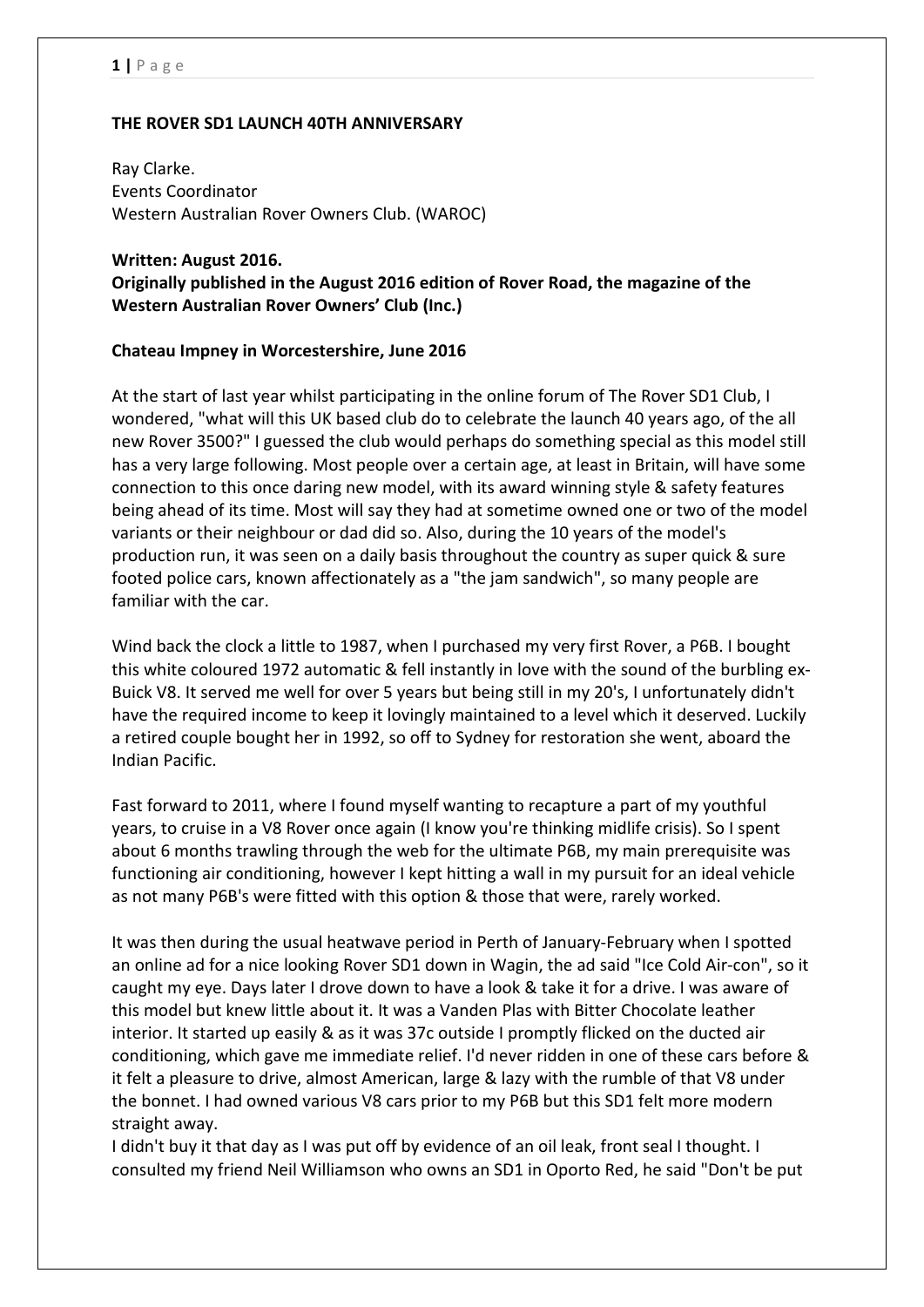off, all these old English girls are incontinent".

This put my mind to rest & I bought it the following week & the car made it back to Perth easily, however the same could not be said of the air conditioning; aargh, it had obviously been recently re-gassed just to get it over the line. So two new compressor seals later & it hasn't missed a beat.

In January 2016 & I'd just received my quarterly issue of The Rover SD1 Club Magazine. Reading through I noticed plans were well in advance for the 40th anniversary celebrations, to be held on the 1st weekend in June. The venue is to be Chateau Impney, located in Droitwich Spa in Worcestershire. This venue was chosen as it is exactly where Leyland launched the SD1 in early June 1976 to the press, prior to it going officially on sale to the public. The Chateau was built in the mid 1800's in a French style as a private residence, however it is now a hotel & Bollywood wedding venue. I immediately expressed my interest to one of the organisers & club historian, Chris Powell.

My friend Neil Williamson (WAROC member) was living in the UK until recently & he also wished to join in the fun. My short letter to the club was published in the subsequent spring edition of the magazine, where I voiced my interest in attending the weekend of events. Kindly, Kev Clark the Events Organiser, offered to chauffeur us on the Saturday 5 hour journey, in his lovely Cashmere Gold Vanden Plas Efi.

[Friday June 3rd](x-apple-data-detectors://2/) soon arrived & Neil & I had planned to meet at the recently renamed & extended British Motor Museum, at Gaydon. We met [at 12pm](x-apple-data-detectors://3/) & wondered around for several hours, taking in many fine examples from each decade of Rover's history, all under one roof. Of course the highlight for me was the 7 seater SD1 estate prototype. With the SD1 fuel tank already safely placed ahead of the rear axle, this gave the designers at the time an opportunity to provide two rear facing child seats, which could then fold down under the rear luggage compartment when not in use, a clever idea at the time. It would have been a very practical wagon if ever it was put into production, sadly it never was, perhaps it would have always been playing catchup to the similarly formatted Volvo estate, which was already in production during those days.

We drove the 30 mins onto Chateau Impney, where we were checked in for two nights. Arriving at the car park I noticed a lovely red Vitesse & Chris Powell's silver North American spec SD1, which he personally imported from Virginia USA about 5 years ago & has lovingly restored. It's a beautiful example of the model in 5 speed manual form, as nearly all were to that region (quite the opposite to Australia).

The next morning we had breakfast with Chris, with whom I've chatted over the internet for several years. He's been a wealth of information (being the club historian) & has helped me on numerous occasions during that time, I was glad to finally meet him. We waited until mid morning for other SD1's to arrive as not everyone stayed the night before. Departure time was planned for midday however we all chatted & swooned over the cars for too long & finally got under way after [12.30pm.](x-apple-data-detectors://4/) Roughly 20 SD1's set off from the car park & we did a lap of honour around the extensive chateau grounds (this is all being professionally filmed you know) & lined up to take photos in front of the entrance. We set off in Kev Clark's Vanden Plas Efi, me in the back & Neil as navigator.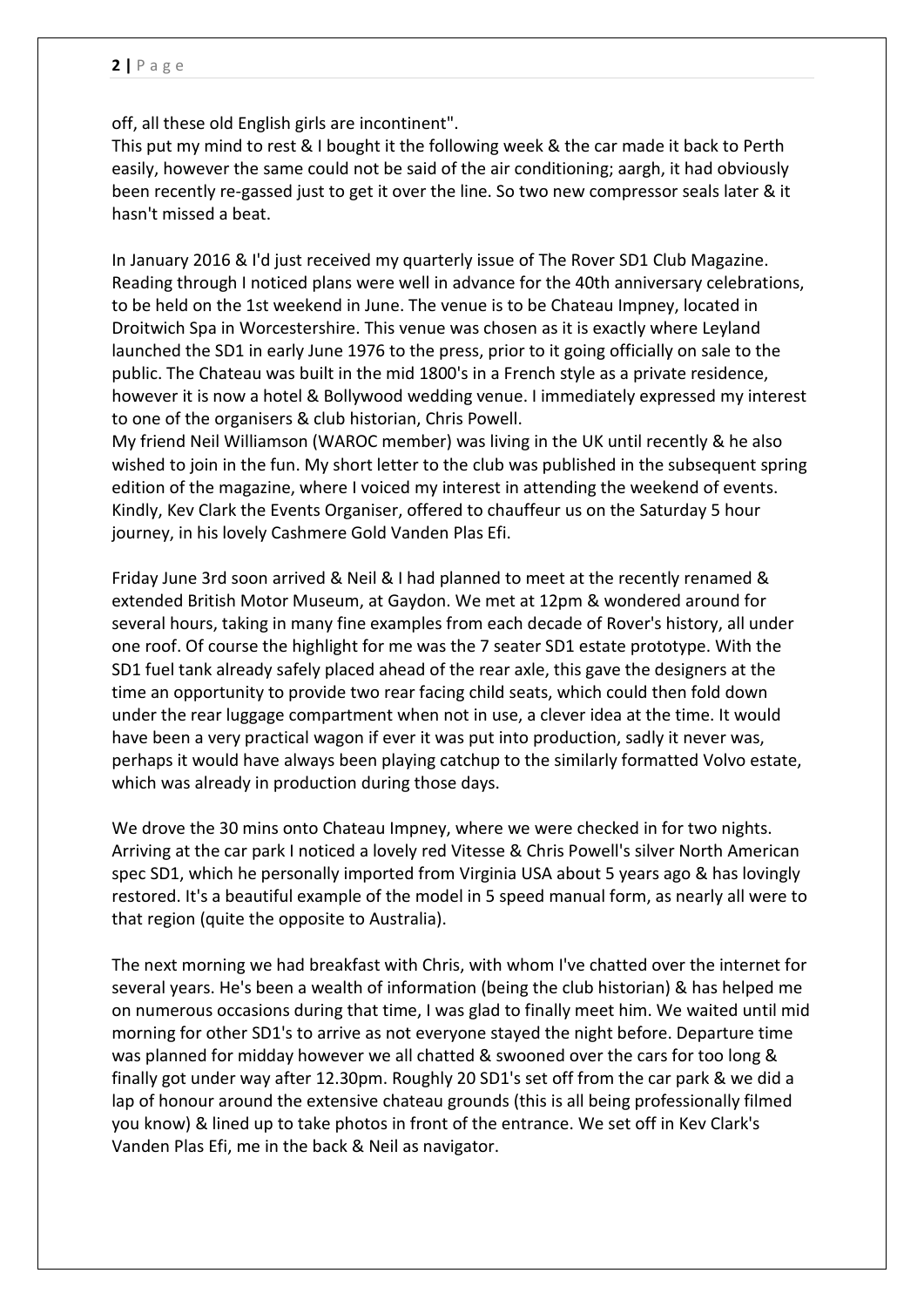The planned 5 hour course was to be pretty much the same circular route which Rover suggested to the press 40 years ago. This included high speed motorway, "A" roads, hilly & winding roads through the scenic Wye Valley in Wales. Motoring magazine writers would have really been able to push the new "Rover 3500" through all of these challenges & put it through its paces then hopefully give a commendable appraisal, which indeed they did.

I realised setting off that this was the first time I'd ever been in the rear of an SD1. Looking across Neil's shoulder through the windscreen, the dash appeared like a 70's cockpit, it had never occurred to me before.

We were soon in convoy on the M5 heading south towards the M4 where we turned towards the River Severn Bridge. At one point Kev suggested I needed a photo opportunity of each of the cars, so soon we were doing nearly 90 mph overtaking each in our convoy, before we zoomed ahead towards an exit & caught up later. We stopped prior to crossing into Wales for a coffee/restroom break & circulated once more viewing all the cars. An interesting vehicle in the group was a series 1 "ute". Ian Thomas the new editor of the club magazine bought it last year (he says "I had too many red wines whilst browsing through eBay") & managed to get it relicensed just in time for this weekend. It had been converted into a ute many years ago but was not a going concern until Ian got hold of it. We set off across the bridge into Wales & stopped in the queue to pay the £6.60 toll. There was a bit of a delay ahead in the convoy & it turned out to be Ian in his ute, apparently because his vehicle was now considered a "Commercial Vehicle", he had to pay twice the amount at £13.20. He told us later that he thought the toll booth chap was joking, apparently not; it's a bit rich to pay twice, for half a car!

On with the journey through Wales, perfect weather & everyone still in convoy, we passed through scenic Tintern & stopped in Monmouth for a lunch break (a sandwich in Sainsbury's). Back on the road I was still enjoying my chauffeur driven ride in the back seat. Driving through Ross-on-Wye we picked up the M50 & then took some relaxed back roads returning to the Chateau, arriving just before [6pm.](x-apple-data-detectors://7/)

A quick freshen up & then down to the bar for [7pm](x-apple-data-detectors://8/) pre-dinner drinks. There were 50-60 of us (more members had arrived) seated at tables of 8, for our preset 3 course dinner. Of course what else but a menu from 1976, starting off with a prawn cocktail. We sat with a group from Belgium who brought their LHD Vitesse. Ian was also at our table & he entertained us with a few more ute stories, this time we helped him drink the red wine.

Sunday morning, up again for breakfast buffet. Today was to be the day of the Rover SD1 National, where once a year SD1's from all over Britain will come together & so they did. Chris suggested we may get about 40-50 cars, he wasn't really sure. Our allotted space was the rear car park, a space which would easily fit about 500 vehicles. By [10am](x-apple-data-detectors://11/) we had 50 cars, then 60, then 70. By midday we had a total of 75 SD1's in all the variants which saw production. There were many Vitesse examples, Vanden Plas & Vanden Plas Efi. 6 cylinders of 2300 & 2600 & even the 4 cylinder 2000. I enjoyed chatting with the owner of a fine example of the diesel version, featuring the Italian sourced 2400 turbo, now very rare in the UK as they were mostly marketed in Europe. Of course there were plenty of 3500 V8's in carbureted & fuel injected form & in auto & manual.